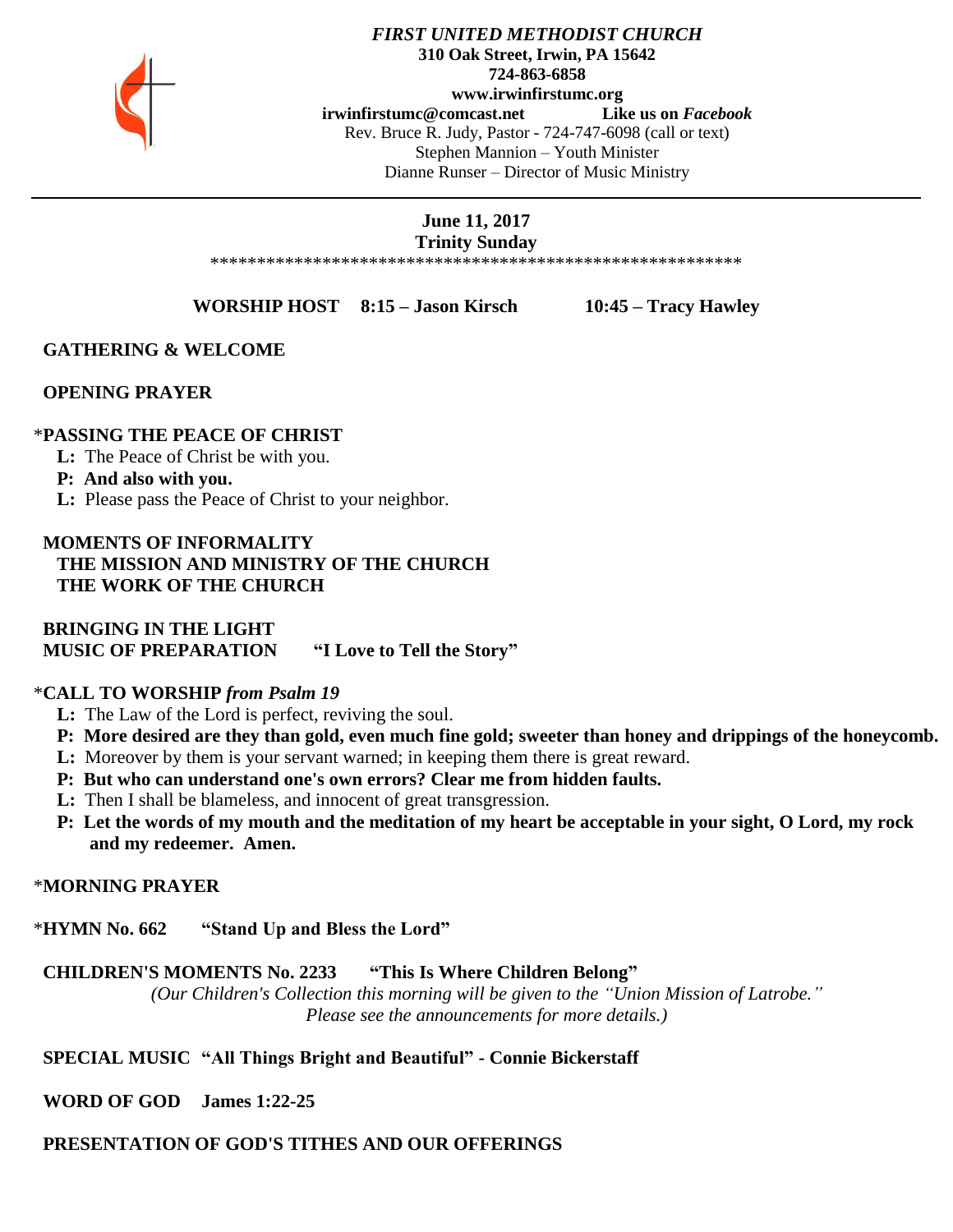#### **OFFERTORY "Reflection on 'Bunesson'"**

### \***DOXOLOGY No. 95**

**Praise God, from whom all blessings flow; praise Him, all creatures here below: praise Him above ye heavenly host; praise Father, Son, and Holy Ghost. Amen**

## \***PRAYER OF DEDICATION AND THANKS**

\***HYMN No. 397 "I Need Thee Every Hour"**

#### **JOYS AND CONCERNS**

 **For our joys we say: "Praise the Lord" For our concerns we say: "Lord, hear our prayers."**

#### **PASTORAL PRYER & THE LORD'S PRAYER**

 **Our Father who art in heaven, hallowed be thy name, thy kingdom come, thy will be done on earth as it is in heaven. Give us this day our daily bread; and forgive us our trespasses as we forgive those who trespass against us. And lead us not into temptation, but deliver us from evil, for thine is the kingdom, and the power and the glory forever. AMEN.**

\***SERMON SCRIPTURE John 15:1-8**

 **SERMON "Saints in the Hands of a Jealous God." – Pastor Stephen Mannion**

\***HYMN No. 571 "Go, Make of All Disciples"**

#### \***BENEDICTION**

\***MUSIC OF PARTING "Ye Servants of God"**

\***Please stand if you are able**

*The service is under the control of the Holy Spirit. The altar rail is always open.*

\*\*\*\*\*\*\*\*\*\*\*\*\*\*\*\*\*\*\*\*\*\*\*\*\*\*\*\*\*\*\*\*\*\*\*\*\*\*\*\*\*\*\*\*\*\*\*\*\*\*\*\*\*\*\*\*\*\*\*\*\*\*\*\*\*\*\*\*\*\*\*\*\*\*\*\*

## **ATTENDANCE LAST WEEK Saturday: 18 Sunday: 8:15 - 68 10:45 – 81**

#### **SERVING YOU TODAY**

USHERS TEAMS: 8:15 – Virginia Ives 10:45 – Lou Berta

**SOUND TEAM:** 8:15 – Jason Kirsch & Fritz Runser 10:45 – Penny Brant & Josh Burger

**NURSERY:** Our Nursery (birth through age 5) is open during the 10:45 worship service. The attendents today will be Becky Platt & Angie Mazur. In the event that there is no attendent in the nursery, parents are still welcome to use the nursery however they must stay with their children.

## **ALTAR FLOWERS:** The flowers on the Altar today are in memory of Sandy Kucherer from Neil and Shelley and in memory of Tim Valeri from Rebecca and family.

\*\*\*\*\*\*\*\*\*\*\*\*\*\*\*\*\*\*\*\*\*\*\*\*\*\*\*\*\*\*\*\*\*\*\*\*\*\*\*\*\*\*\*\*\*\*\*\*\*\*\*\*\*\*\*\*\*\*\*\*\*\*\*\*\*\*\*\*\*\*\*\*\*\*\*\*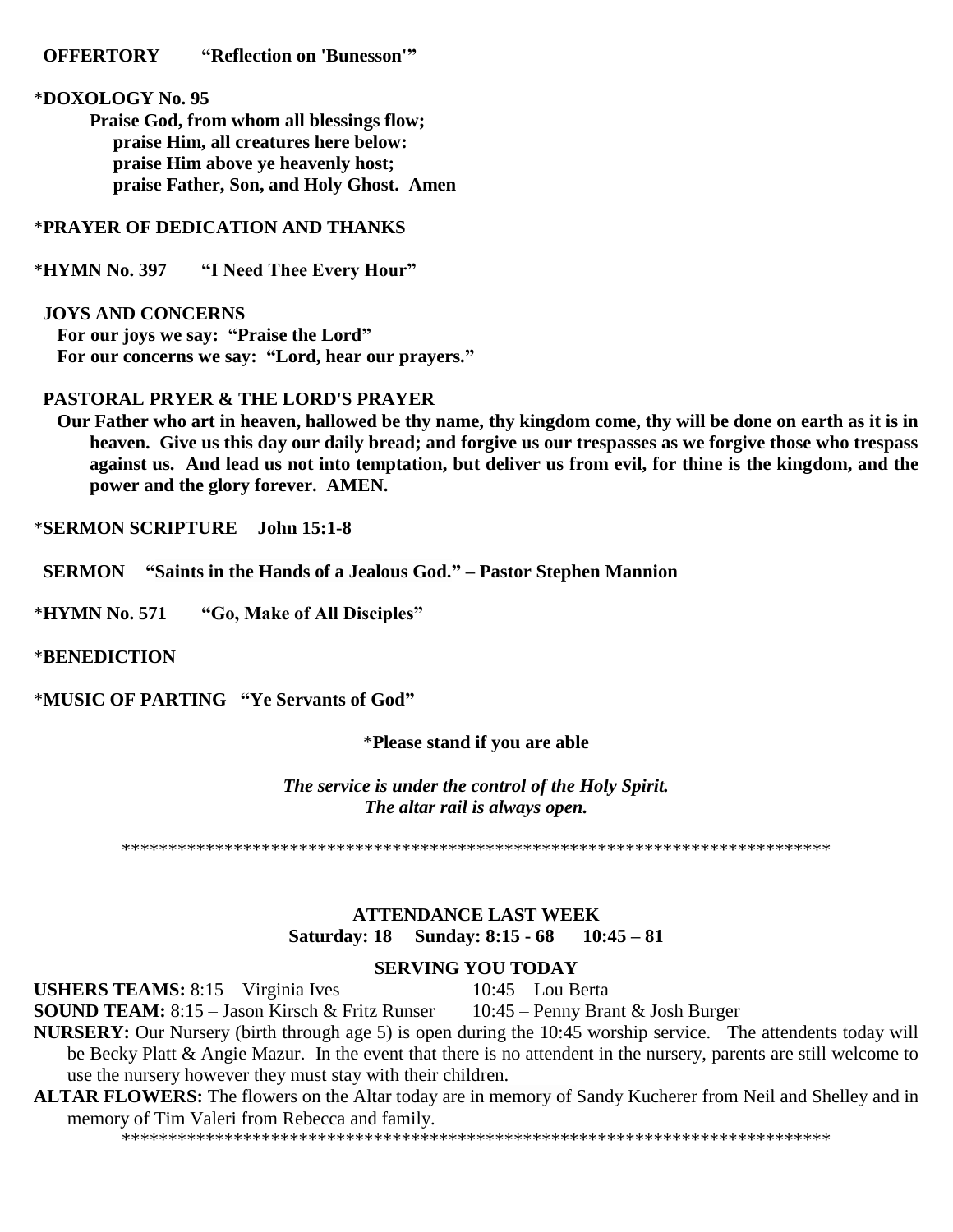**HOSPITAL CALLS AND VISITS:** If you or someone you know is in the hospital or would like a visit from the pastor, please call the office or Pastor Bruce. It's better to get multiple calls than none at all. Remember, Pastor Bruce cannot provide care to our congregation if he doesn't know there is a need.

#### THIS WEEK AT OUR CHURCH Office - 8:00 AM – 1:00 PM Monday thru Thursday; 8:00 AM – Noon on Friday Pastor Bruce – 10:00 AM – 1:00 PM Tuesday, Wednesday & Thursday 724-747-6098 (call or text) or email at preacherptl@gmail.com Please feel free to contact Pastor Bruce if you are in need of a pastoral visit.

**Today, Sunday, June 11** Hoagie pick-up 8:00 Prayer 8:15 Worship Service 9:30 Sunday School 10:45 Worship Service

**Monday, June 12** 10:00 UM Women 6:30 Grief Support

Tuesday, June 13 6:15 TOPS 7:00 Trustees  $7.30\,\mathrm{NA}$ 

**Wednesday, June 14 Flag Day** 1:00 Bible Study 6:00 Depression & Anxiety Support Thursday, June 15 Irwin "Music in the Streets" Night  $6:30\text{ NA}$ 7:00 "Crazy Love" Study Group

**Saturday, June 17** 6:00 Contemporary Worship Service 7:00 Christian Singles Group

**Next Sunday, June 18 Father's Day** 8:00 Prayer 8:15 Worship Service 9:30 Summer Sunday School (See announcement) 10:45 Worship Service

**UPCOMING EVENTS** Sunday, June 18th – Wednesday, June 21st – Work Trip to Philippi, WV

Wednesday, June 21<sup>st</sup> – 7:00 PM - "Stitch in Faith Ministry" (See Cindi Painter or Mary Reed for details)



## **CHILDREN** FROM TODDLER TO **HIGH SCHOOL**



There will be Summer Sunday School class on June 18<sup>th</sup>. The class will have a short lesson by Pastor Bruce, a craft, and a snack.

PLEASE PLAN TO ATTEND!

Anyone interested in helping should contact

Ethel Rosenburg (724-864-3833) or Pastor Bruce (724-747-6098.)

## ANNOUNCEMENTS

We express our Christian sympathy to the family and friends of John Barr. John passed away on Friday, June 2<sup>nd</sup>. He was a former custodian here at FUMC.

May God comfort all those whose lives he touched.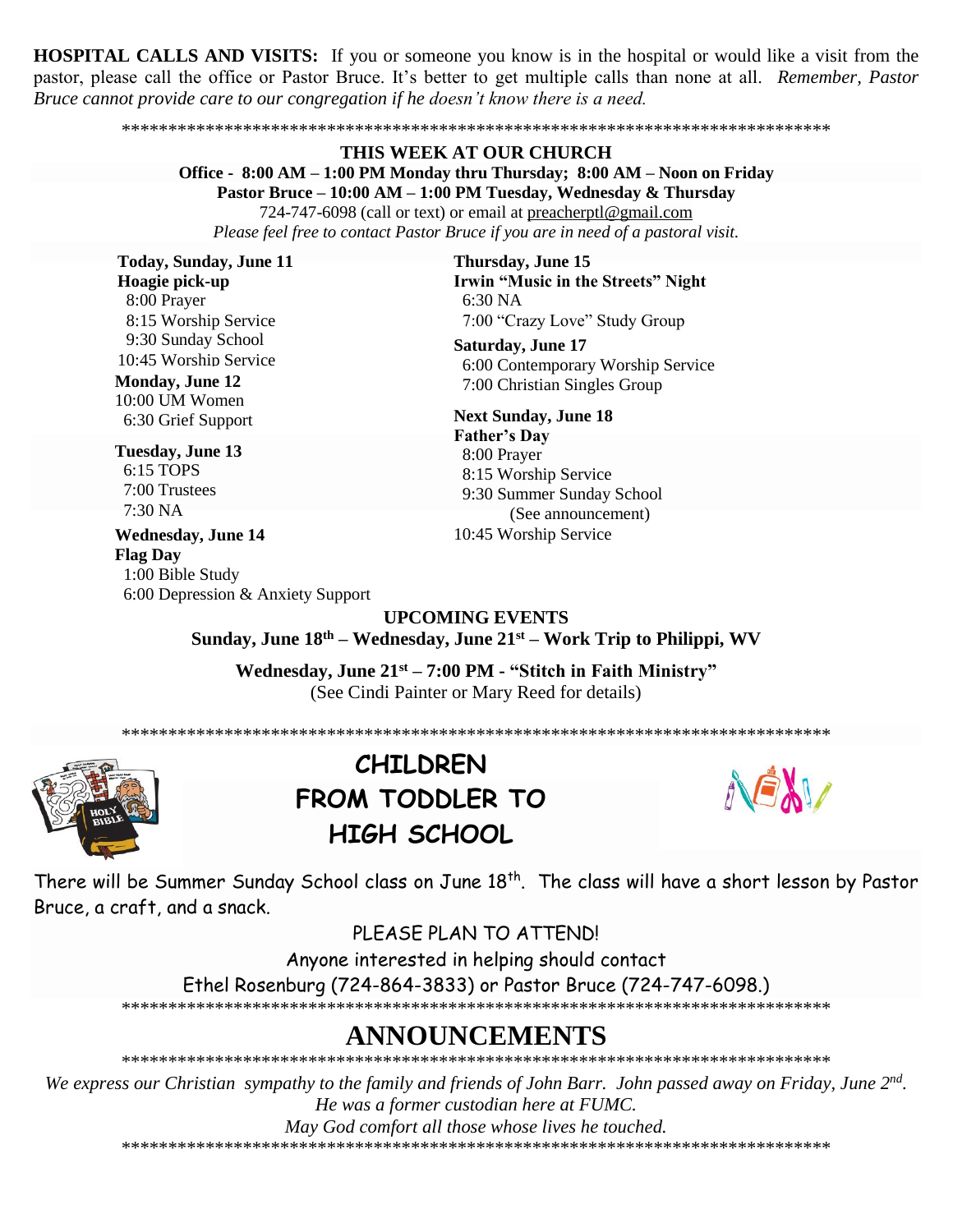**CHILDREN'S COLLECTIONS:** The Children's Collections this week will be sent to the Union Mission of Latrobe, Inc. The Union Mission of Latrobe, Inc. is a Judeo-Christian based, non-profit mission, providing temporary shelter and needed services to homeless men in Westmoreland County and surrounding counties, while assisting them in their move toward self-sufficiency. You can learn more about Union Mission at http://www.theunionmission.org

Union Mission: 6/4 - \$207.00

Camp News! If you ordered a hoagie from the June Hoagie Sale they are available for pick up today following both services. Checks can be made payable to First UM. Proceeds from the June, July and August Sales will go to the General Campership Fund. There are 18 campers registered for summer camp! Awesome! Thank you for your continued support!



Please keep Abby Davis in prayer this week during her camp experience at Camp Allegheny June 11th through June  $17th!$ 

Coming soon... Women's Retreat! Ladies mark your calendar for Friday, August 25 through Sunday, August 27! The retreat will be held at Camp Allegheny this year and the cost is \$99 per person. Information brochures are available on the Camp Table in the narthex. Julie Nevel, a contemporary Christian recording artist, singer, song writer, speaker and pianist will be leading our sessions. Your name needs to be submitted to the church office by Sunday, June 25th or call Laurie. Our church will pay 40% or \$39.60 for each camper. Questions, contact Laurie Saporito, Camp Steward at 724-864-5649 or cts72@hotmail.com

## **RICK SIMMS MEMORIAL WORK TRIP**

Not a work team member? Following are some ways that Work Trip Coordinators, Patty & Jack Osterman (phone -724-863-2796 or email – namretsojp@gmail.com) suggest that you can be a part of the work trip without leaving the Irwin area.

# $IT/472$ ati $T/472$ at

**PURCHASE BUILDING MATERIALS - We hope you have taken the opportunity to fill out the half sheet form to** purchase building materials. In honor or In memory of someone, or To the Glory of God. You may also use one of the envelopes in the pews to place monies in and get it to the office via the collection plate. In addition to supporting financially, donating food items and furniture we want to give you each an opportunity to place your name, a note to the family, etc. on a few pieces of lumber that will become part of the new addition. On the first week of June there will be a couple of  $2 \times 6 \times 10$ 's in the narthex on sawhorses for that purpose.

## 

WORK TRIP 2017 NON-PERISHABLE FOOD ITEMS – Food items (and bags) are due back today, June 11th or drop them off at the church office this week. I'll pick them up before I pack the "chuck wagon" on Friday. Thank you in advance for your generosity. Patty Osterman

(If you took a bag last week and are unable to return it, please contact Patty Osterman.)

# iT&del7@fiT&del7@f

GIFT BASKET FOR FAMILY - A basket is located under the work trip poster if anyone would like to make a donation for the 2 boys. Alex is 8 years old- boys 8-10 or boy's large shirt. Isaiah-16 years old- men's medium; 34x30-32 pants. They don't play any sports but enjoy football and WVU

## ;⊺′く<del>⋴</del>∠∕ेख†;⊺′く<del>⋴</del>∠∕ेख†

 $FYI - an X-Cargo luggage roof container was donated to the cause many years ago... we haven't needed to use it.$ since there are more vehicles that are part of the trip now. Might anyone be interested in taking possession of this vintage container? It is in good condition and can be adopted by the right person. Let us know...FCFS.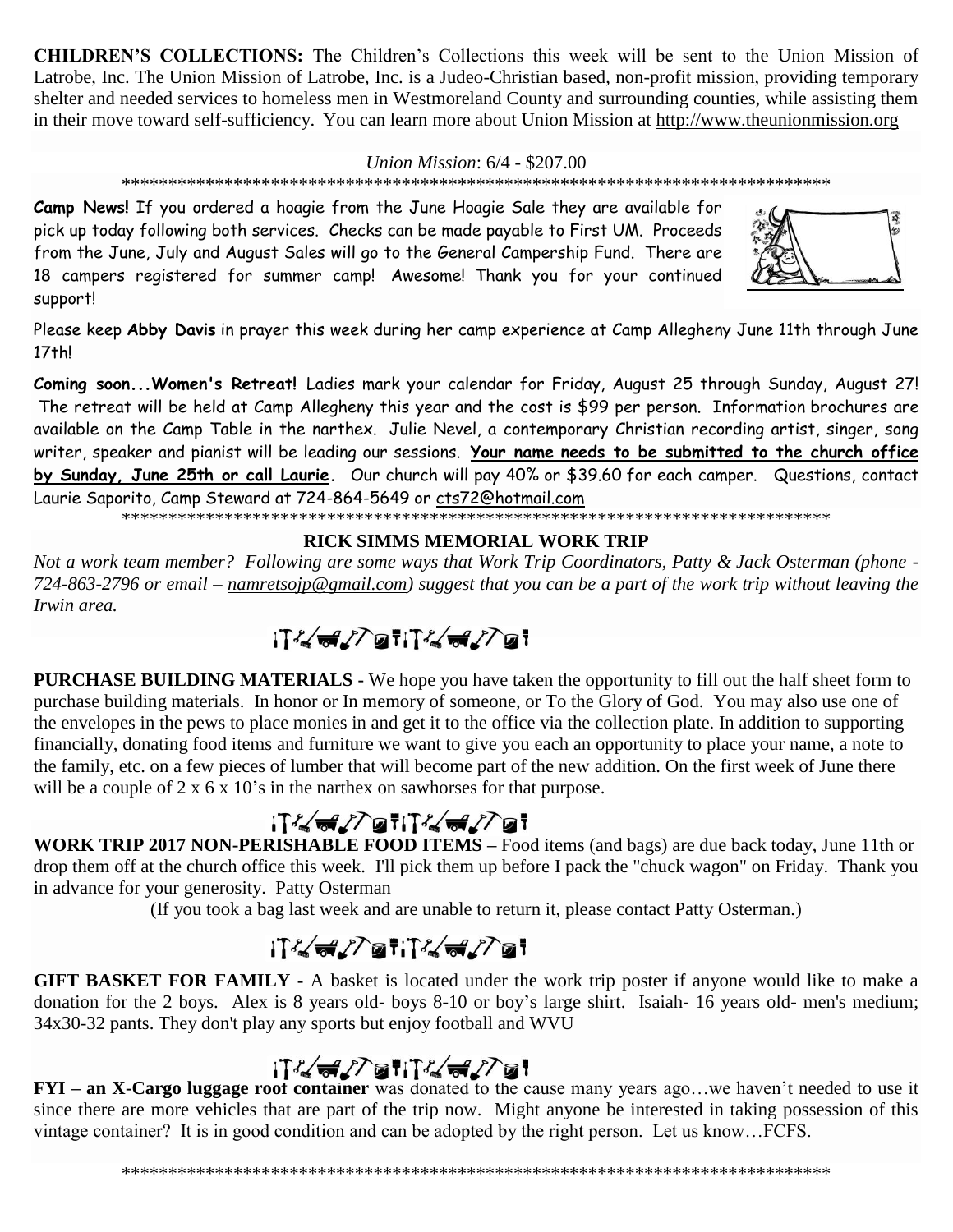**ANNOUNCEMENT GUIDELINES:** We are happy to anounce the upcoming events for the groups in our church. Following are a few guidelines we have for printing announcements:

- 1. To be sure your announcement is correct, please print your announcement and leave it in the office, or email it to [fumc.jeanne.secrep@comcast.net](mailto:fumc.jeanne.secrep@comcast.net) Phone messages are discouraged.
- 2. As a rule, people will read an announcement the first week it is printed. They will scan through it the second week to see if it has changed. The third week they will barely acknowledge it or pass it by altogether. For this reason, announcements will be printed for 3 consecurive weeks only.
- 3. If you would like your announcement published for a longer period of time, please change the wording to make it appear as though it is a new announcement.
- 4. Clipart is sometimes, but not always, available to suit an announcement. We will do our best to insert clipart when available.

\*\*\*\*\*\*\*\*\*\*\*\*\*\*\*\*\*\*\*\*\*\*\*\*\*\*\*\*\*\*\*\*\*\*\*\*\*\*\*\*\*\*\*\*\*\*\*\*\*\*\*\*\*\*\*\*\*\*\*\*\*\*\*\*\*\*\*\*\*\*\*\*\*\*\*\*

## **For more information on the following programs, contact Pastor Bruce at 724-747-6098 (call or text) or email at [preacherptl@gmail.com](mailto:preacherptl@gmail.com)**

**BIBLE STUDY WITH PASTOR BRUCE:** Held every other Wednesday at 1:00 PM. (See "THIS WEEK AT OUR CHURCH" for dates) \*\*\*\*\*\*\*\*\*\*\*\*\*\*\*\*\*\*\*\*

**HEALING SERVICE –** the last Wednesday of the month at 6:00 PM.

\*\*\*\*\*\*\*\*\*\*\*\*\*\*\*\*\*\*\*\*

**DEPRESSION AND ANXIETY SUPPORT GROUP:** Meetings will be held the 3<sup>rd</sup> Wednesday of each month at 6:00 PM.

\*\*\*\*\*\*\*\*\*\*\*\*\*\*\*\*\*\*\*\*

**"RIGHT NOW MEDIA" BIBLE STUDIES:** To participate in any of these studies, you need to email the church office at [fumc.jeanne.secrep@comcast.net](mailto:fumc.jeanne.secrep@comcast.net) with your request. The office will place your email address on the list of participants and give you instructions on how to log onto the account.

A tip from Suzanne Shade - Anyone who has Roku for their TV can watch the videos from *Right Now Media*! Scroll down to the bottom of the video and there is a link to add *Right Now Media* as a channel to your TV.

\*\*\*\*\*\*\*\*\*\*\*\*\*\*\*\*\*\*\*\*\*\*\*\*\*\*\*\*\*\*\*\*\*\*\*\*\*\*\*\*\*\*\*\*\*\*\*\*\*\*\*\*\*\*\*\*\*\*\*\*\*\*\*\*\*\*\*\*\*\*\*\*\*\*\*\*

## **MUSICIANS WANTED**

Are you interested in being a part of the Saturday night worship team (6pm service)? We are in need of musicians (on guitar, keyboard, or percussion) who are willing to play/sing on a regular or semi-regular basis.

Interested persons should have the following qualities:

- Ability to independently learn 5 or 6 songs in a week
- Willingness to arrive at 4:30 on Saturday to practice
- 
- Ability to play from chord sheets

- Familiarity with current contemporary worship music would be a plus

- Ability to sing harmonies would be a plus as well.

If you are interested please talk to Laura (Saturday night worship leader) sometime at a Saturday night service. You can also contact the office and they will forward your information to Laura.

\*\*\*\*\*\*\*\*\*\*\*\*\*\*\*\*\*\*\*\*\*\*\*\*\*\*\*\*\*\*\*\*\*\*\*\*\*\*\*\*\*\*\*\*\*\*\*\*\*\*\*\*\*\*\*\*\*\*\*\*\*\*\*\*\*\*\*\*\*\*\*\*\*\*\*\*

**VACATION BIBLE SCHOOL:** VBS this year is Group's *"Maker Fun Factory, created by God built for a purpose".* It will run from **July 17 - 21** from **6:30pm - 8:30pm.**

**We are in need of a crew leaders and assistants. If you are able to help in any way please contact Penny Brant.**

At *Maker Fun Factory* VBS, kids embark on the coolest adventure of the summer! *Maker Fun Factory* VBS is filled with incredible Bible-learning experiences kids see, hear, touch

and even taste! Sciency-Fun Gizmos, team-building games, cool Bible songs and tasty treats are just a few of the standout activities that help faith flow into real life. Plus, we'll help kids discover how to see evidence of God in everyday life - something we call God Sightings. VBS is a great way to bring children closer to God and learn more about their faith.